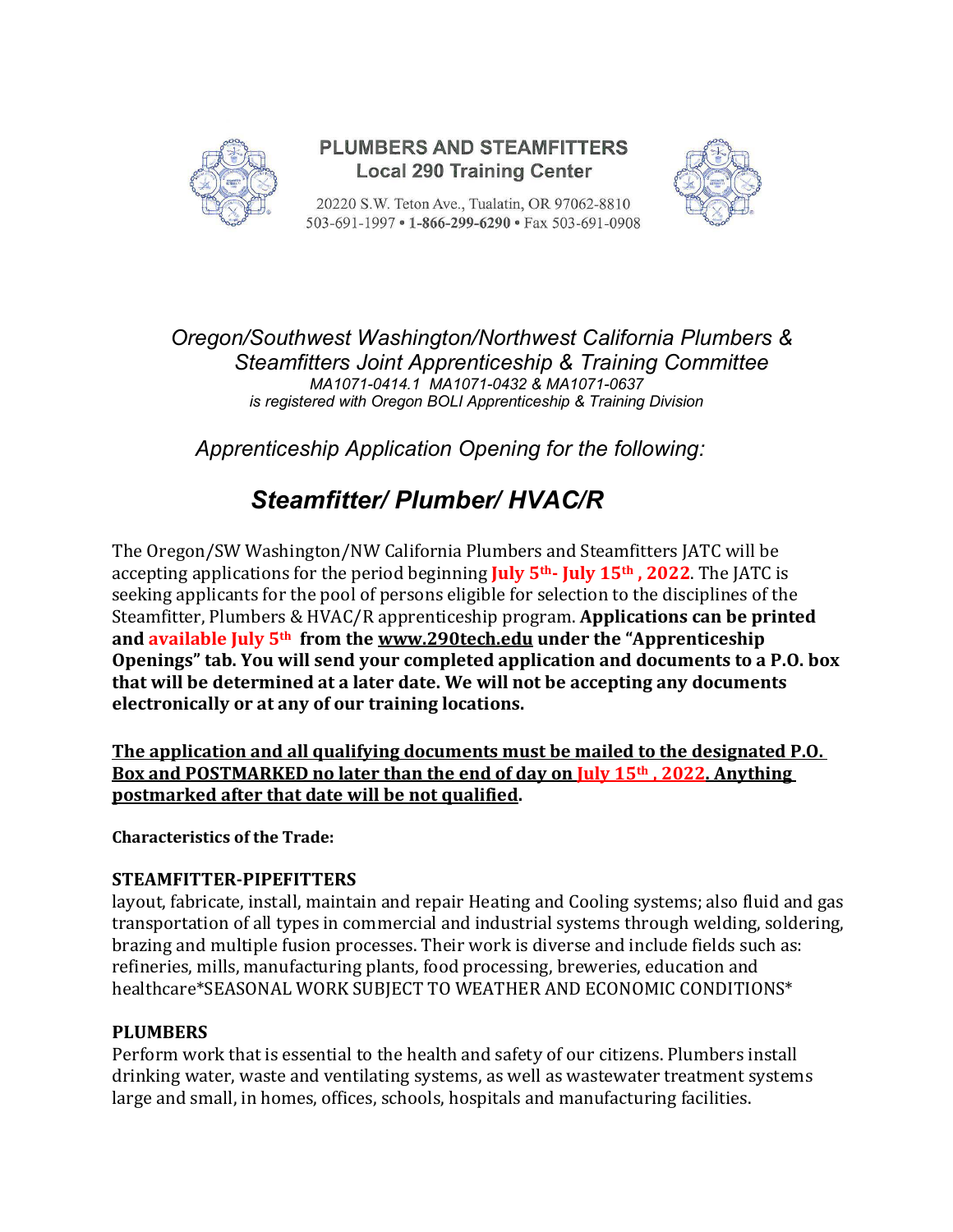#### **HVAC/R TECHNICIANS**

Install, maintain and repair heating, ventilating, air conditioning and refrigeration systems in the residential, commercial, and industrial sectors.

## *An applicant must meet the following minimum requirements:* **Age requirement:**

Must be 17 years of age to apply and a minimum of 18 years of age at time of registration to the program.

#### **Education requirement:**

Must be a high school graduate **or** have a GED with Math Placement level of MATH60 or higher.

Certified transcripts, from a post-high school educational institution accredited by a state education agency, may be accepted as evidence the education qualification standard is met, if the transcript affirms the applicant has high school, community college or baccalaureate graduate status or is a GED exam score qualifier.

## **Math requirement:**

Must have completed one full year of high school algebra, integrated math 2, or equivalent post-high school algebra course (s) with a grade of 'C' or better **or** must present current math placement test results from a community college facility indicating a placement level of Math60 or higher.

#### **WorkKeys requirement:**

#### **Must Submit WorkKeys National Career Readiness Individual Score Summary report (ACT WorkKeys NCRC)**

Individual Score Summary report from WorkKeys NCRC for all three tests (Applied Math, Graphic Literacy, Workplace Documents)

## **Applicants must provide all documentation that the Minimum Qualifications are met:**

Official transcripts from the issuing institution are required and must be submitted with the application. An official transcript should include a school seal or its facsimile, date of issue, and an appropriate signature or facsimile. Any additional information, including letters of recommendation, must be submitted at time of application.

Applications will be evaluated to determine whether the applicant meets the minimum qualifications for apprenticeship as stated in the program standards.

The committee will evaluate each application to meet its anticipated demand for apprentices to create its initial pool of eligible applicants.

Applicants will be placed in the pool of eligibles in ranked order from highest to lowest test score. Oregon State BOLI will determine the number of applicants in the pool of eligible to be interviewed.

The interview score plus the test score will be combined to determine rank in the accepted for Apprenticeship List.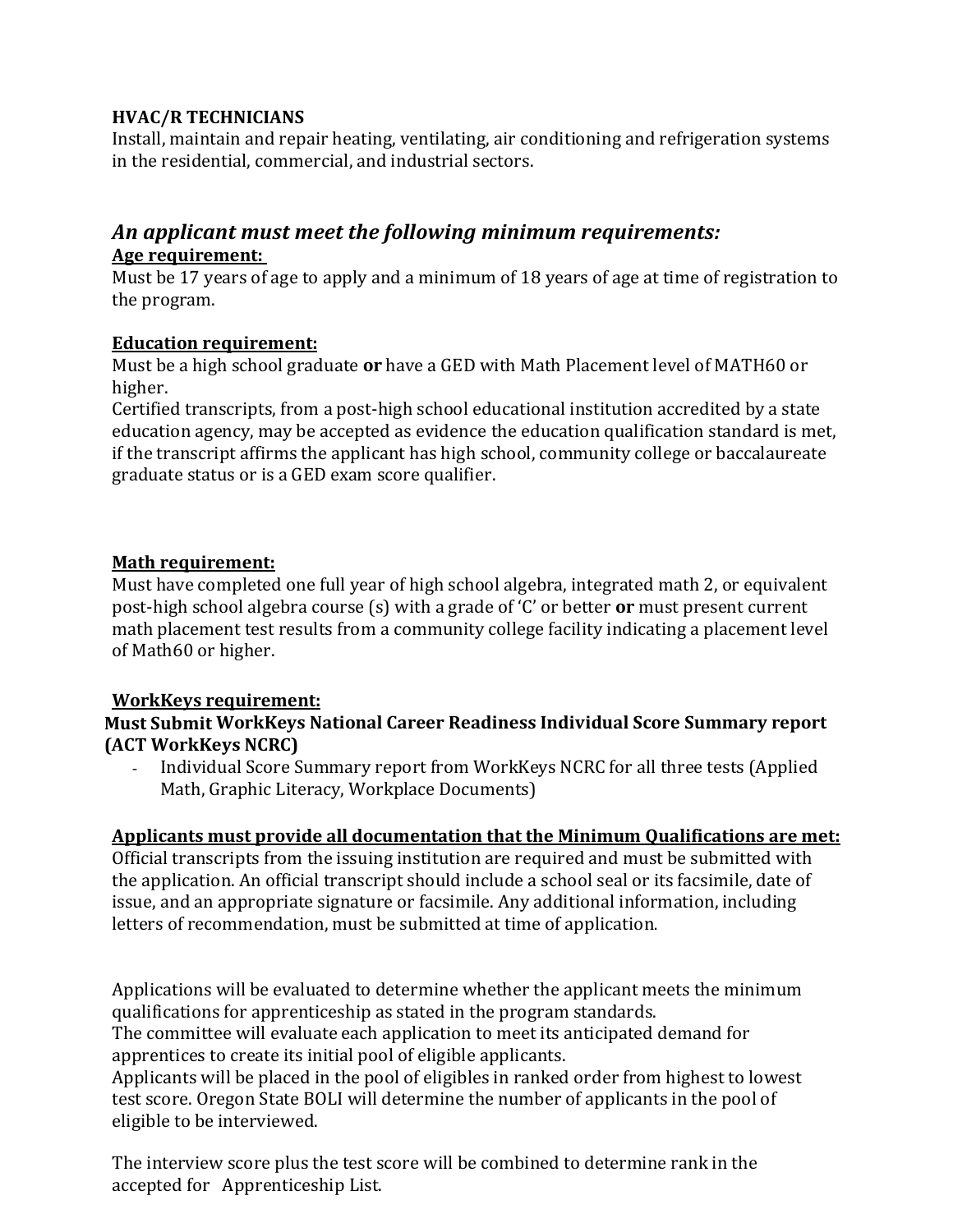All applications shall be deemed expired after two years from the closing date of this announcement.

## **NOTICE OF NON-DISCRIMINATORY POLICY**

The United Association Local 290 Apprenticeship and Journeyman Training Trust Fund admits applicants of any gender, race, color, national and ethnic origin to all rights, privileges, program and activities generally accorded or made available to apprentices at the school. It does not discriminate on the basis of gender, race, color, national and ethnic origin in administration of its apprenticeship policies, admission policies and other Trustadministered programs.

## **EEO PLEDGE**

The Oregon/SW Washington/NW California Plumbers and Steamfitters JATC shall not discriminate against apprenticeship applicants or apprentices based on race, color, religion, national origin, sex (including pregnancy and gender identity), sexual orientation, genetic information, or because they are an individual with a disability or a person 18 years old or older. The Oregon/SW Washington/NW California Plumbers and Steamfitters JATC shall take affirmative action to provide equal opportunity in apprenticeship and shall operate the apprenticeship program as required under this Plan and Title 29 CFR, part 30

## **RIGHT TO EQUAL OPPORTUNITY STATEMENT**

(1) Your Right to Equal Opportunity

(2) It is against the law for a Sponsor of an apprenticeship program registered for Federal purposes to discriminate against an apprenticeship applicant or apprentice based on race, color, religion, national origin, sex, sexual orientation, age (18 years or older), genetic information, or disability. The Sponsor must ensure equal opportunity with regard to all terms, conditions, and privileges associated with apprenticeship. If you think that you have been subjected to discrimination, you may file a complaint within 300 days from the date of the alleged discrimination or failure to follow the equal opportunity standards with Oregon Bureau of Labor and Industries, 800 NE Oregon Street, Suite 1045, Portland, OR 97232. You may also be able to file complaints directly with the EEOC, or State fair employment practices agency at the above location.

(3) Each complaint filed must be made in writing and include the following information: (a) Complainant's name, address and telephone number, or other means for contacting the complainant;

(b) The identity of the respondent (i.e. the name, address, and telephone number of the individual or entity that the complainant alleges is responsible for the discrimination); (c) A short description of the events that the complainant believes were discriminatory, including but not limited to when the events took place, what occurred, and why the complainant believes the actions were discriminatory (for example, because of his/her race, color, religion, sex, sexual orientation, national origin, age (18 or older), genetic information, or disability);

(d) The complainant's signature or the signature of the complainant's authorized representative